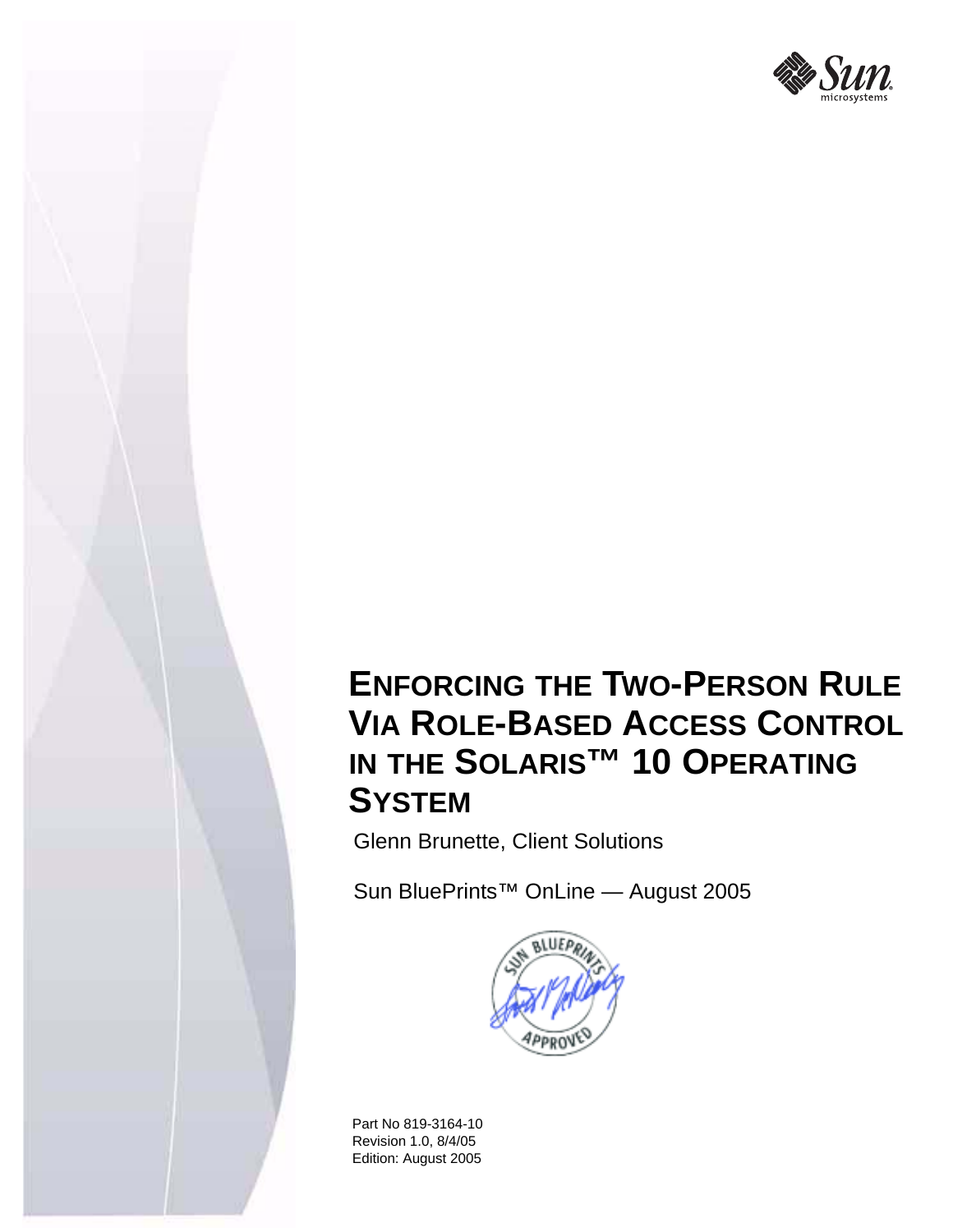© 2005 Sun Microsystems, Inc., 4150 Network Circle, Santa Clara, CA 95054 USA

All rights reserved.

This product or document is protected by copyright and distributed under licenses restricting its use, copying, distribution, and decompilation. No part of this product or document may be reproduced in any form by any means without prior written authorization of Sun and its licensors, if any. Third-party software, including font technology, is copyrighted and licensed from Sun suppliers.

Parts of the product may be derived from Berkeley BSD systems, licensed from the University of California.

Sun, Sun Microsystems, the Sun logo, Solaris, and Sun BluePrints are trademarks, registered trademarks, or service marks of Sun Microsystems, Inc. in the U.S. and other countries.

UNIX is a registered trademark in the United States and other countries, exclusively licensed through X/Open Company, Ltd.

All SPARC trademarks are used under license and are trademarks or registered trademarks of SPARC International, Inc. in the U.S. and other countries. Products bearing SPARC trademarks are based upon an architecture developed by Sun Microsystems, Inc.

The OPEN LOOK and Sun™ Graphical User Interface was developed by Sun Microsystems, Inc. for its users and licensees. Sun acknowledges the pioneering efforts of Xerox in researching and developing the concept of visual or graphical user interfaces for the computer industry. Sun holds a non-exclusive license from Xerox to the Xerox Graphical User Interface, which license also covers Sun's licensees who implement OPEN LOOK GUIs and otherwise comply with Sun's written license agreements.

RESTRICTED RIGHTS: Use, duplication, or disclosure by the U.S. Government is subject to restrictions of FAR 52.227-14(g)(2)(6/87) and FAR 52.227-19(6/87), or DFAR 252.227-7015(b)(6/95) and DFAR 227.7202-3(a). DOCUMENTATION IS PROVIDED "AS IS" AND ALL EXPRESS OR IMPLIED CONDITIONS, REPRESENTATIONS AND WARRANTIES, INCLUDING ANY IMPLIED WARRANTY OF MERCHANTABILITY, FITNESS FOR A PARTICULAR PURPOSE OR NON-INFRINGEMENT, ARE DISCLAIMED, EXCEPT TO THE EXTENT THAT SUCH DISCLAIMERS HELD TO BE LEGALLY INVALID.



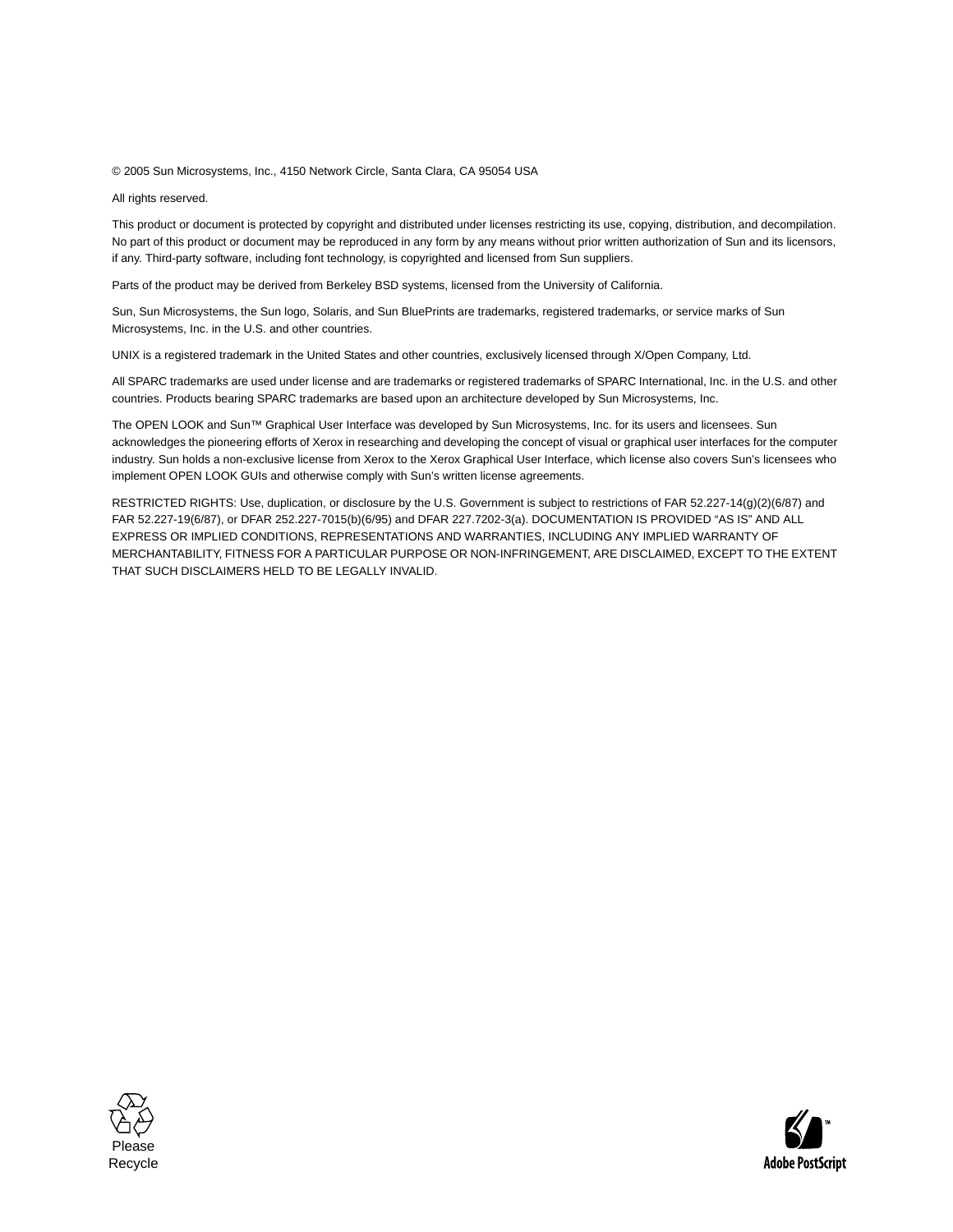## **Table of Contents**

| Enforcing the Two-Person Rule Via Role-Based Access Control in the Solaris™ 10 Operating System 1 |
|---------------------------------------------------------------------------------------------------|
|                                                                                                   |
|                                                                                                   |
|                                                                                                   |
|                                                                                                   |
|                                                                                                   |
|                                                                                                   |
|                                                                                                   |
|                                                                                                   |
|                                                                                                   |
|                                                                                                   |
|                                                                                                   |
|                                                                                                   |
|                                                                                                   |
|                                                                                                   |
|                                                                                                   |
|                                                                                                   |
|                                                                                                   |
|                                                                                                   |
|                                                                                                   |
|                                                                                                   |
|                                                                                                   |
|                                                                                                   |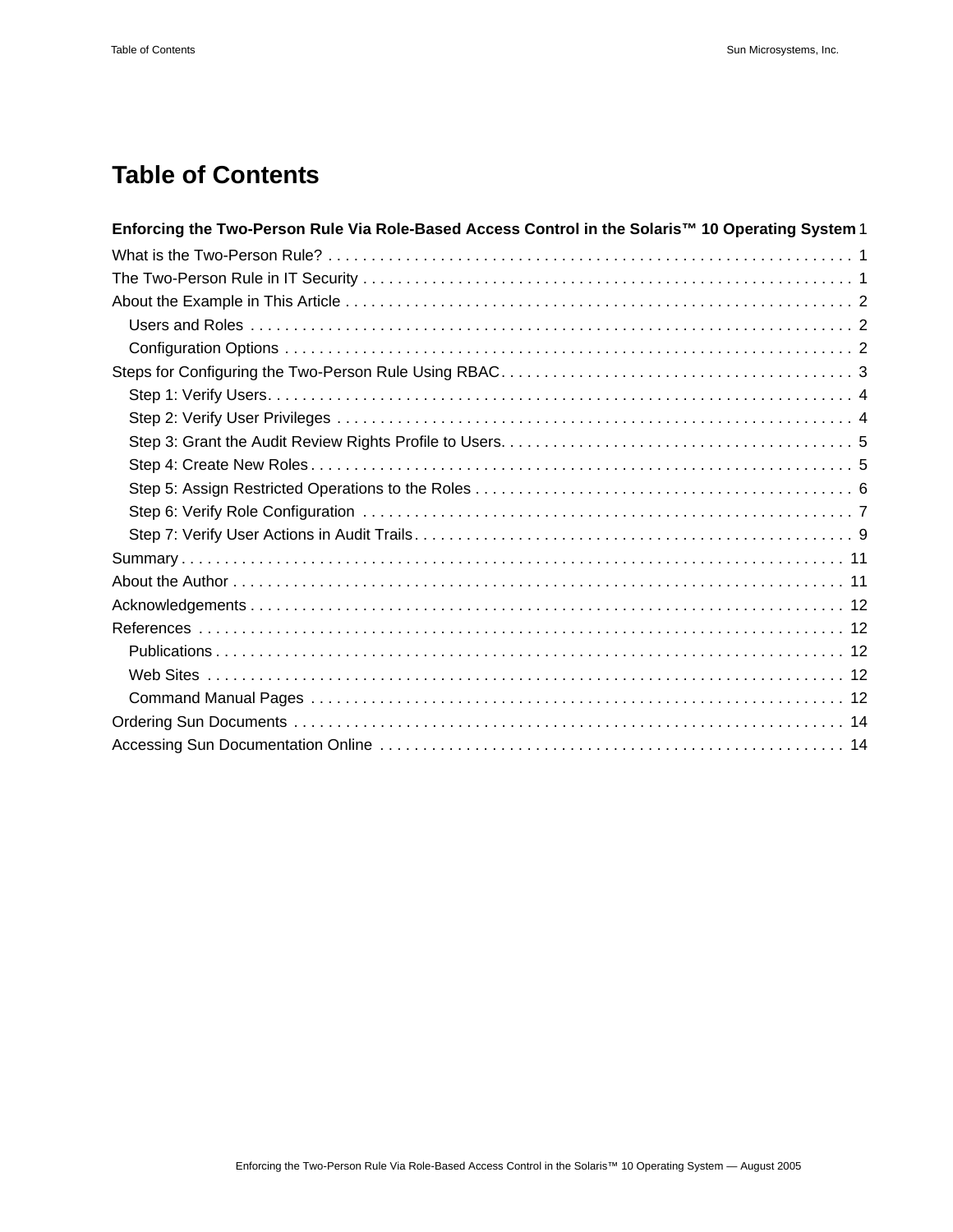### <span id="page-3-0"></span>**Enforcing the Two-Person Rule Via Role-Based Access Control in the Solaris™ 10 Operating System**

[This Sun BluePrints™ Cookbook describes how to use Solaris Role-Based Access Control \(RBAC\) in the](http://docs.sun.com/app/docs/doc/816-4557/6maosrjfi?a=view)  Solaris™ 10 Operating System (Solaris OS) to enforce the two-person rule in IT security. For an [introduction to RBAC, see "Role-Based Access Control \(Overview\)" in the](http://docs.sun.com/app/docs/doc/816-4557/6maosrjfi?a=view) *[System Administration Guide:](http://docs.sun.com/app/docs/doc/816-4557)  [Security Services](http://docs.sun.com/app/docs/doc/816-4557)* [at http://docs.sun.com/app/docs/doc/816-4557/6maosrjfi?a=view.](http://docs.sun.com/app/docs/doc/816-4557/6maosrjfi?a=view)

#### <span id="page-3-1"></span>**What is the Two-Person Rule?**

The *two-person rule* (sometimes called the "four eyes rule") has its origins in military protocol, although for quite some time it has been welcomed into the stockpile of IT security controls used by organizations around the world.

The two-person rule specifies that:

- there must be two individuals who need to act in concert in order to perform some action, and
- each individual should have comparable knowledge and skill in order to detect attempts at subversion initiated by the other.

One can certainly see why this is essential for highly sensitive tasks, such as safeguarding a country's nuclear arsenal—a single individual should not have excessive authority.

#### <span id="page-3-2"></span>**The Two-Person Rule in IT Security**

Whether discussing physical or logical access controls, organizations have for years applied the practice of the two-person rule to help secure IT assets. Using the two-person rule is an optional approach for organizations wanting to protect access to key data sets, or to restrict who may perform sensitive or high impact operations on a system.

In many circumstances, however, more traditional IT security controls are likely appropriate. Using the twoperson rule is most often reserved for restricting the most sensitive IT security operations performed within an organization. Whether and where a given organization could apply the two-person rule depends on its policies, architecture, processes, and requirements.

What constitutes a sensitive or high impact operation often varies based on an organization's policies, regulatory pressures, or other factors—such as the industry in which the organization operates. As organizations better understand and document their relative thresholds for risk, certain operations might rise above others, requiring stronger levels of protection such as those described in this article. One can easily envision, for example, that sensitive operations could include tasks related to audit trail or cryptographic key management functions.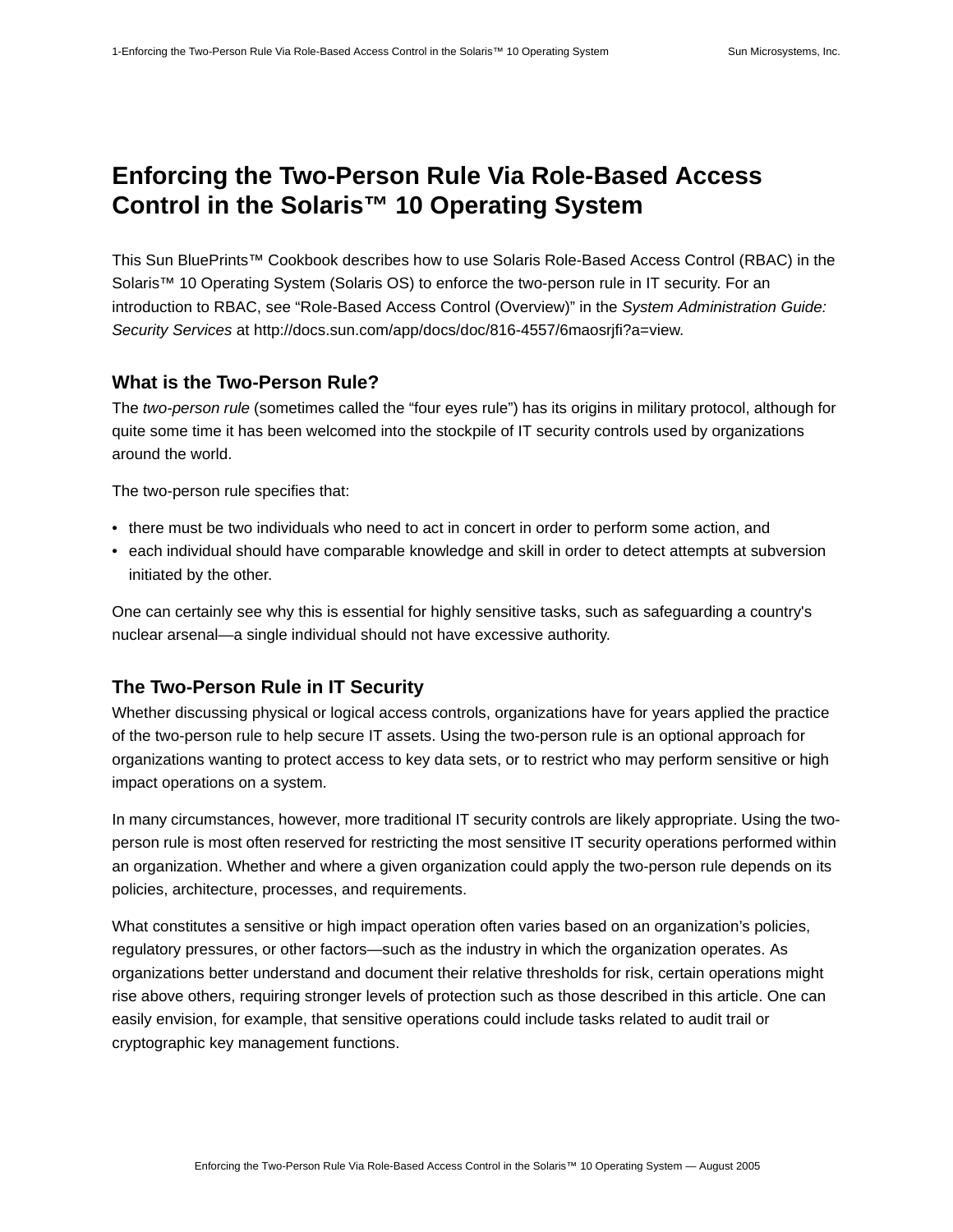#### <span id="page-4-0"></span>**About the Example in This Article**

The example in this article shows how an organization can implement the two-person rule in Solaris 10 using the Solaris RBAC facility.

**Note –** The techniques described in this example apply to the Solaris 8 and 9 releases as well, because these versions of the operating system also included RBAC.

#### <span id="page-4-1"></span>**Users and Roles**

This article refers to both normal users and roles. In the Solaris 10 OS, roles are similar to normal user accounts with two important differences:

- A role cannot be accessed directly over the network or from the console. Administrators must use the  $su(1M)$  command (or  $smc(1M)$ ) to assume a role. In either case, a user must first authenticate to the system before attempting to access a role (This is true as of Solaris 10 OS 03/2005; in future versions of the Solaris OS, this condition might be configurable in order to relax this requirement).
- A role can be assumed only by authorized users. Before a given user can assume a role, an administrator must assign that role to the user. Otherwise, attempts to access the role will fail.

Both of these restrictions are important for preserving accountability.

#### <span id="page-4-2"></span>**Configuration Options**

The example in this article implements the two-person rule for two hypothetical IT security administrators, joe and john. This implementation could be configured in three different ways, with different implications for each.

• **Option One**: Configure both joe and john with normal accounts on the system, each able to assume an individual Solaris role.

For example, joe would be permitted to assume roleA, and john would be permitted to assume roleB. In this scenario, however, neither joe nor john would be entrusted with the password for the role that they are permitted to assume. Therefore, while joe could in theory assume roleA, he cannot do so because he lacks the required password.

This approach has the benefit of allowing either user to assume the role—it does not require that only one user be the initiator of the action. Further, by authorizing both users to be on the system, they have more opportunity to monitor the actions of the other (such as Solaris auditing, syslog, and so on).

• **Option Two**: Configure one user on the system with permission to assume one role.

In this case, one user would know only the initial (user) password, while the other user would know only the second (role) password. This case requires only one user and one role on the system.

The disadvantage of this approach is that it does not allow the second user to log directly into the system and participate in critical monitoring opportunities.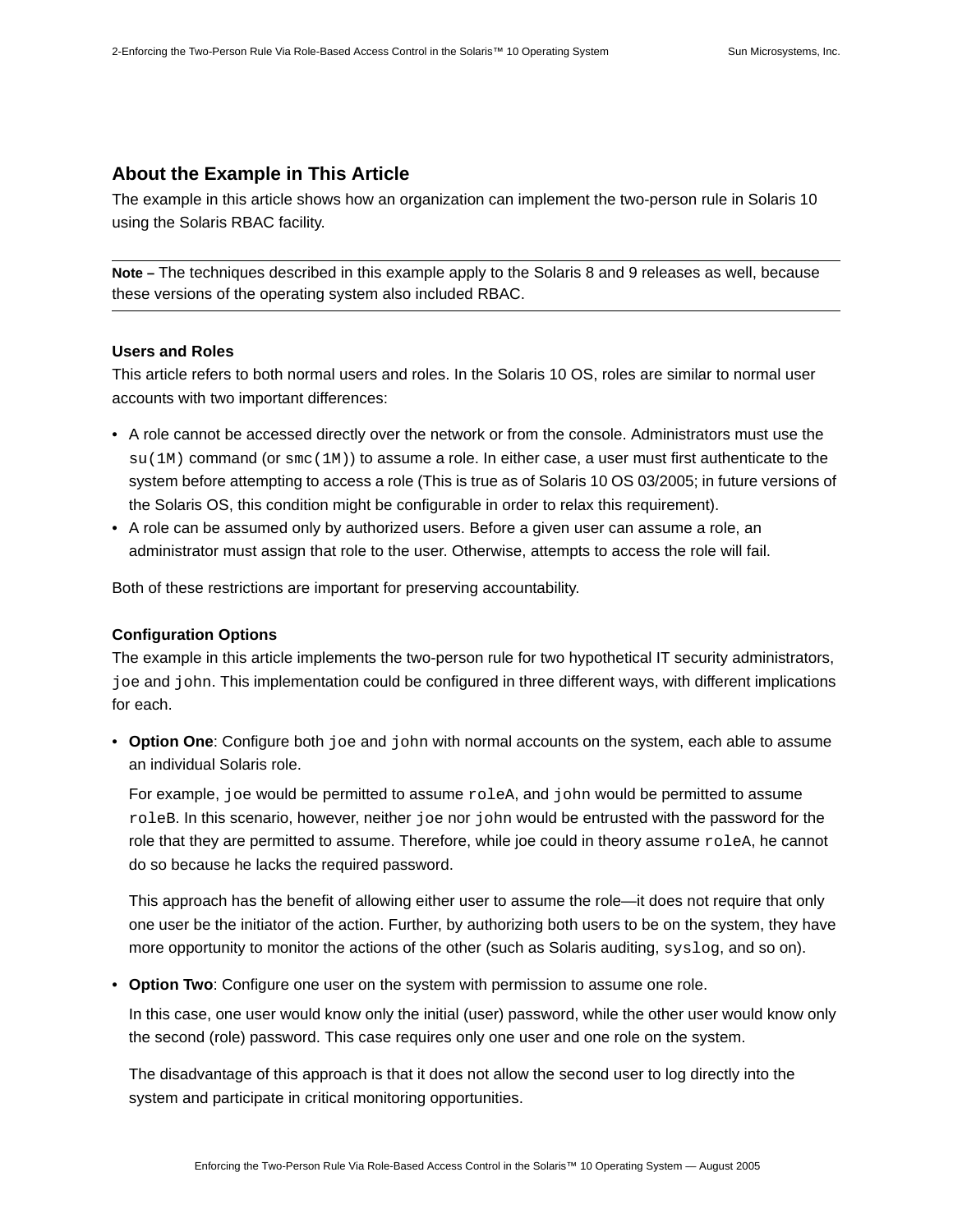Further, because there is only one, non-shared user account and two users, this approach requires that joe must be first logged into the system before john can assume roleA. To ensure a separation of duty, the single user account cannot be shared in any way (doing so violates accountability principles), which means that only one person can be logged in (because there is only one account). In this scenario, one person would know the password to the user account while the other would have the password for the role; this requires that both users work together to perform privileged operations.

• **Option Three**: Configure both joe and john with normal accounts on the system, but give them access to the same shared role. In contrast with Option One (where the users must assume different roles), in this option, the users both assume the same role.

In this case, neither user would have the password to authenticate to the shared role. In order to access the shared role, both users would be required to work together to obtain the password from an external source, such as a physical safe.

This option provides greater protection because the safe could be placed in an area that requires additional physical controls and provides greater opportunities for monitoring. Further, the authenticator could be monitored and changed by a third party who has no relationship to either joe or john. This approach also allows both joe and john to easily monitor the activities of the other.

The example in this article uses the first option, showcasing the capabilities of Solaris RBAC to implement the two-person rule without depending on external factors, such as those described in the third option. A given organization must choose the appropriate option based on its own policies and requirements. Additional security controls (physical and logical) beyond those described in this article may also be required, depending on the level of assurance that an organization requires.

#### <span id="page-5-0"></span>**Steps for Configuring the Two-Person Rule Using RBAC**

This section describes the following steps to configure the two-person rule using RBAC:

- [Step 1: Verify Users](#page-6-0)
- [Step 2: Verify User Privileges](#page-6-1)
- [Step 3: Grant the Audit Review Rights Profile to Users](#page-7-0)
- [Step 4: Create New Roles](#page-7-1)
- [Step 5: Assign Restricted Operations to the Roles](#page-8-0)
- [Step 6: Verify Role Configuration](#page-9-0)
- [Step 7: Verify User Actions in Audit Trails](#page-11-0)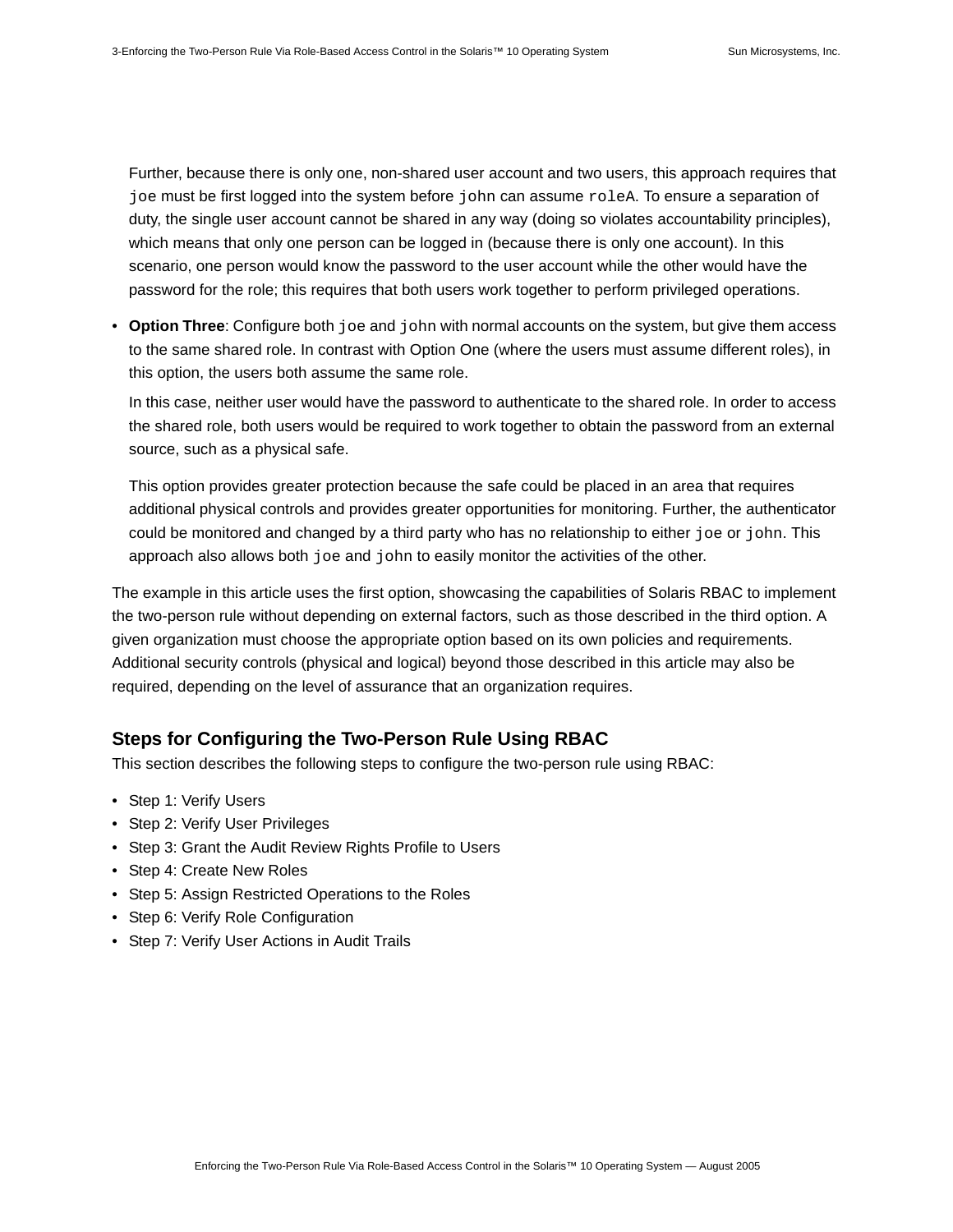#### <span id="page-6-0"></span>**Step 1: Verify Users**

This example begins by verifying that the two user accounts (joe and john) are already configured on the system.

```
# getent passwd joe john
joe:x:105:1::/export/home/joe:/bin/pfsh
john:x:106:1::/export/home/john:/bin/pfsh
```
**Note –** These users have been configured with profile shells in this example to simplify some of the commands that follow. A user must either have a profile shell or prefix commands with  $pfexec(1)$  in order to have the commands be evaluated by Solaris RBAC to run with additional privileges.

#### <span id="page-6-1"></span>**Step 2: Verify User Privileges**

Next, verify that these account do not have any special privileges beyond those available to any regular Solaris user.

```
# roles joe john
joe : No roles
john : No roles
# profiles -l joe john
      All:
 *
       All:
 *
# auths joe john
joe : 
solaris.device.cdrw,solaris.profmgr.read,solaris.jobs.users,solaris.mail.
mailq,solaris.admin.usermgr.read,solaris.admin.logsvc.read,solaris.admin.f
smgr.read,solaris.admin.serialmgr.read,solaris.admin.diskmgr.read,solaris.
admin.procmgr.user,solaris.compsys.read,solaris.admin.printer.read,solaris
.admin.prodreg.read,solaris.admin.dcmgr.read,solaris.snmp.read,solaris.pro
ject.read,solaris.admin.patchmgr.read,solaris.network.hosts.read,solaris.a
dmin.volmgr.read
john : 
solaris.device.cdrw,solaris.profmgr.read,solaris.jobs.users,solaris.mail.
mailq,solaris.admin.usermgr.read,solaris.admin.logsvc.read,solaris.admin.f
smgr.read,solaris.admin.serialmgr.read,solaris.admin.diskmgr.read,solaris.
admin.procmgr.user,solaris.compsys.read,solaris.admin.printer.read,solaris
.admin.prodreg.readsolaris.admin.dcmgr.read,solaris.snmp.read,solaris.proj
ect.read,solaris.admin.patchmgr.read,solaris.network.hosts.read,solaris.ad
min.volmgr.read
```
As the output shows, neither joe nor john have been granted access to any roles, rights profiles, or authorizations beyond those available to any normal Solaris user. Several authorizations that are available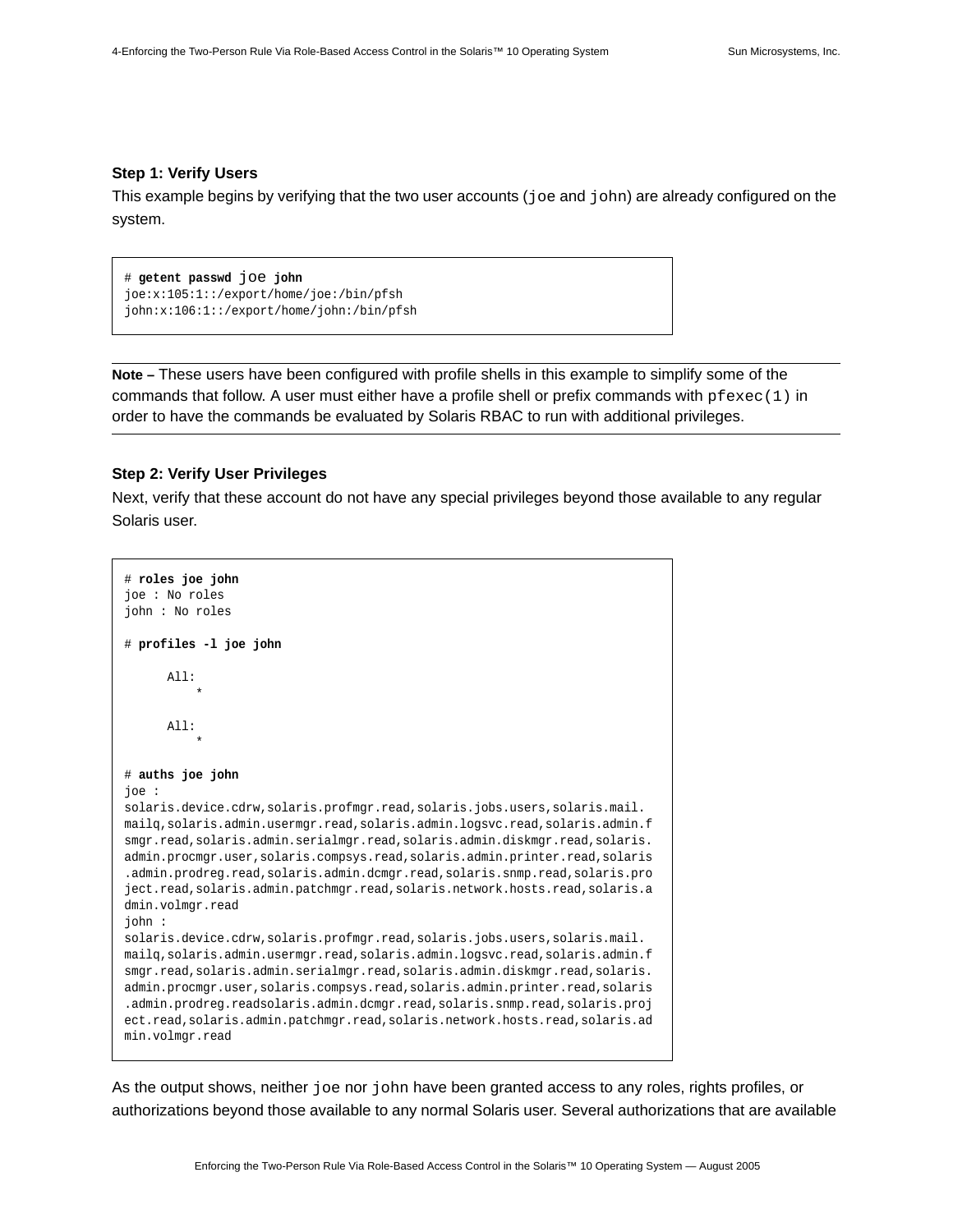to them have been granted by default using the AUTHS\_GRANTED and PROFS\_GRANTED parameters in the /etc/security/policy.conf file.

#### <span id="page-7-0"></span>**Step 3: Grant the Audit Review Rights Profile to Users**

Next, grant the Audit Review rights profile to each of these users. Doing so allows both joe and john to review Solaris audit records so that each can monitor the activities of the other. Note that this step is not necessary for implementing the two-person rule if an external third party is able to monitor the activities of these two users.

```
# usermod -P "Audit Review" joe
# usermod -P "Audit Review" john
```
**Note –** The use of the commands in the Audit Review profile depends on the implementation of Solaris Auditing. The example in this article assumes that Solaris Auditing has been enabled and configured. For more information on Solaris Auditing, refer to "Solaris Auditing" in the Solaris 10 *System Administration Guide: Security Services* [at http://docs.sun.com/app/docs/doc/816-4557/6maosrjoj?a=view and "Auditing](http://docs.sun.com/app/docs/doc/816-4557/6maosrjoj?a=view)  [in the Solaris™ 8 Operating Environment," by William Osser and Alex Noordergraaf \(Sun](http://docs.sun.com/app/docs/doc/816-4557/6maosrjoj?a=view) BluePrints [OnLine, February 2001\) at](http://docs.sun.com/app/docs/doc/816-4557/6maosrjoj?a=view) [http://www.sun.com/blueprints/0201/audit\\_config.pdf.](http://www.sun.com/blueprints/0201/audit_config.pdf)

After granting the rights profile, verify that the changes have taken effect.

```
# profiles -l joe john
      Audit Review:
         /usr/sbin/praudit euid=0
         /usr/sbin/auditreduce euid=0
         /usr/sbin/auditstat euid=0
      All:
 *
      Audit Review:
         /usr/sbin/praudit euid=0
          /usr/sbin/auditreduce euid=0
         /usr/sbin/auditstat euid=0
      All:
 *
```
#### <span id="page-7-1"></span>**Step 4: Create New Roles**

Next, create two new roles:

- roleA will be assigned to joe
- roleB will be assigned to john

Once created, restricted operations will be assigned to these roles.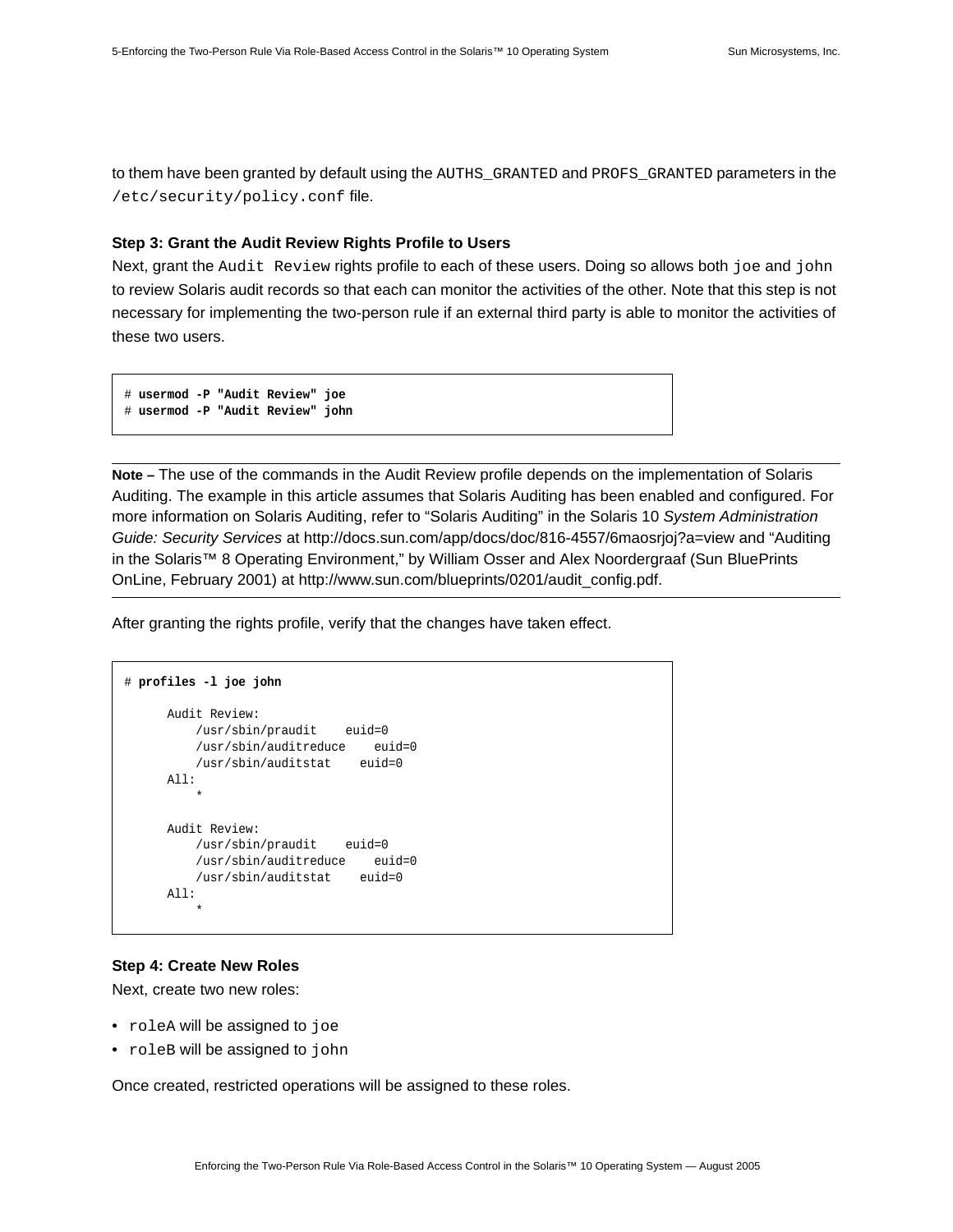```
# roleadd -d /export/home/roleA -m roleA
# passwd roleA
New Password:
Re-enter new Password:
passwd: password successfully changed for roleA
# roleadd -d /export/home/roleB -m roleB
# passwd roleB
New Password:
Re-enter new Password:
passwd: password successfully changed for roleB
# usermod -R roleA joe
# usermod -R roleB john
```
After creating and assigning the roles, verify that the changes have taken effect.

```
# getent passwd roleA roleB
roleA:x:107:1::/export/home/roleA:/bin/pfsh
roleB:x:108:1::/export/home/roleB:/bin/pfsh
# roles joe john
joe : roleA
john : roleB
```
#### <span id="page-8-0"></span>**Step 5: Assign Restricted Operations to the Roles**

Next, assign the restricted operations to the roles so that joe and john can perform them after they have jointly assumed either roleA or roleB. This example assigns the Crypto Management rights profile to both roleA and roleB. Doing so allows either of those roles to execute cryptographic administration functions, such as those provided by [cryptoadm\(1M\)](http://docs.sun.com/app/docs/doc/816-5166/6mbb1kpvn?a=view):

```
# rolemod -P "Crypto Management" roleA
# rolemod -P "Crypto Management" roleB
```
To determine which privileged commands are available to these roles, use the profiles command.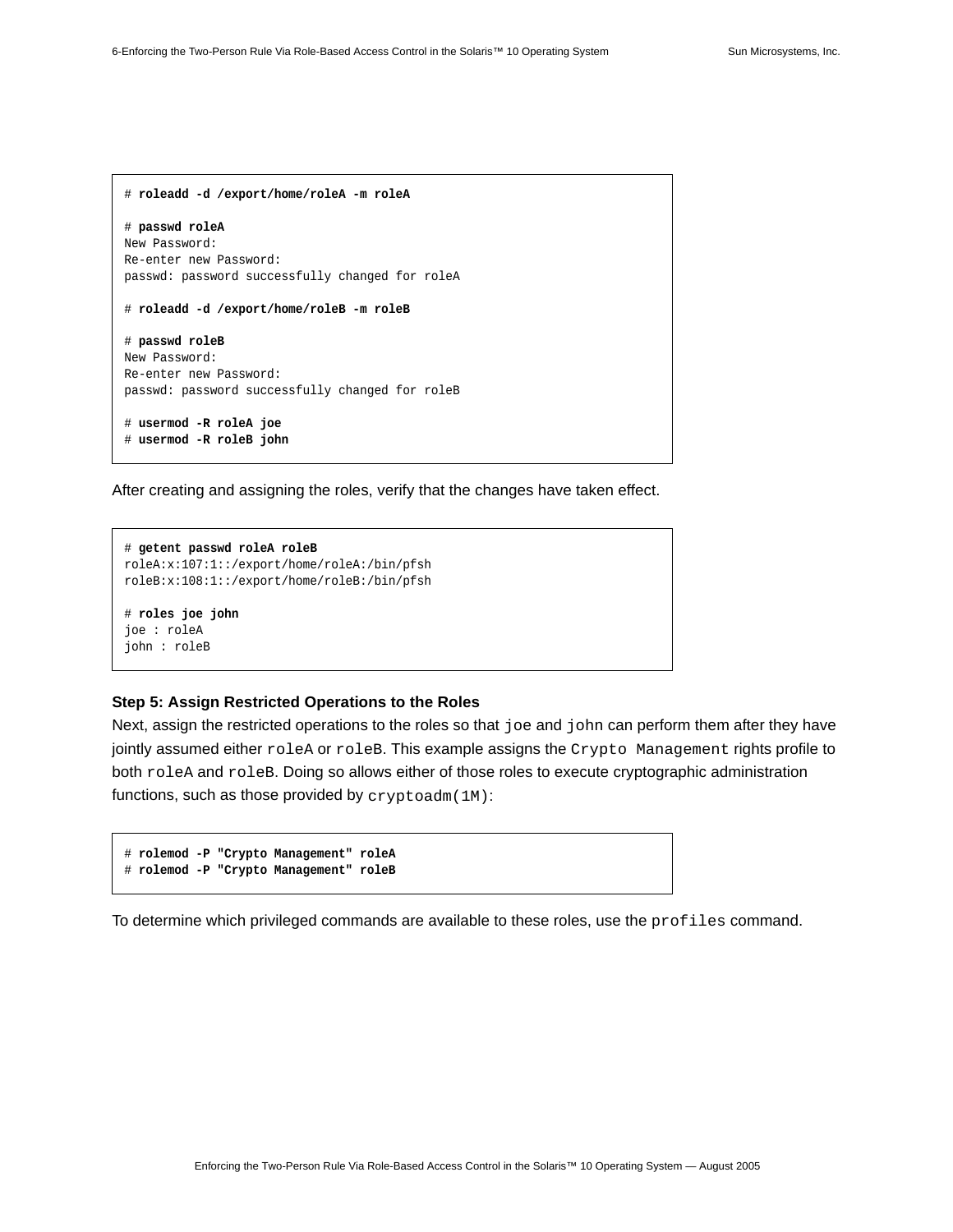```
# profiles -l roleA roleB
      Crypto Management:
         /usr/sbin/cryptoadm euid=0
         /usr/sfw/bin/CA.pl euid=0
         /usr/sfw/bin/openssl euid=0
      All:
 *
      Crypto Management:
         /usr/sbin/cryptoadm euid=0
         /usr/sfw/bin/CA.pl euid=0
         /usr/sfw/bin/openssl euid=0
      All:
 *
```
To summarize what has been configured thus far:

- Two users have been defined (joe and john).
- joe is permitted to assume roleA. john is permitted to assume roleB.
- joe does not know the password for roleA (although john does). john does not know the password for roleB (although joe does).
- Both of the users have been assigned the Audit Review rights profile, allowing them to monitor each other's activities.
- Both of the roles have been assigned the Crypto Management rights profile, allowing them to perform cryptographic management operations on the system.

#### <span id="page-9-0"></span>**Step 6: Verify Role Configuration**

Next, verify that the roles have been configured as expected. In this example, all of the users and roles were created within a zone called blue.

The first task is to log into the zone as joe: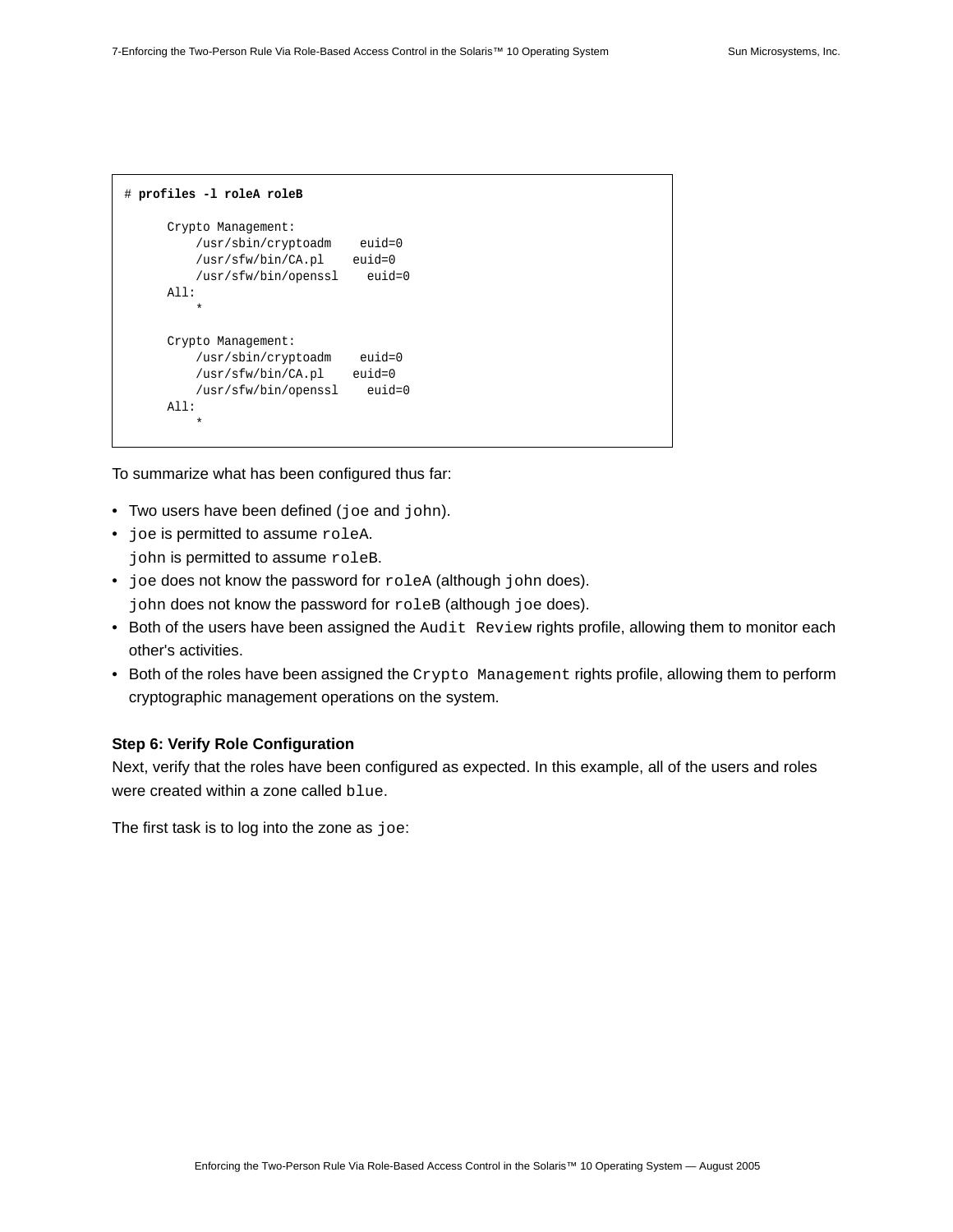```
# zlogin -l joe blue
[Connected to zone 'blue' pts/2]
Last login: Tue Apr 12 07:20:19 on pts/2
joe$ id -a
uid=105(joe) gid=1(other) groups=1(other)
joe$ auths
solaris.audit.read,solaris.device.cdrw,solaris.profmgr.read,solaris.jobs.u
sers,solaris.mail.mailq,solaris.admin.usermgr.read,solaris.admin.logsvc.re
ad,solaris.admin.fsmgr.read,solaris.admin.serialmgr.read,solaris.admin.dis
kmgr.read,solaris.admin.procmgr.user,solaris.compsys.read,solaris.admin.pr
inter.read,solaris.admin.prodreg.read,solaris.admin.dcmgr.read,solaris.snm
p.read,solaris.project.read,solaris.admin.patchmgr.read,solaris.network.ho
sts.read,solaris.admin.volmgr.read
joe$ profiles -l
      Audit Review:
          /usr/sbin/praudit euid=0
          /usr/sbin/auditreduce euid=0
          /usr/sbin/auditstat euid=0
       All:
 *
joe$ roles
roleA
```
Because joe does know the password for roleB, try to assume that role.

```
joe$ su roleB
Password:
Roles can only be assumed by authorized users
su: Sorry
```
Even with a valid password, joe is not permitted to assume roleB.

Next, try to guess the password for roleA.

joe\$ **[su roleA](http://docs.sun.com/app/docs/doc/816-5166/6mbb1kqhg?a=view)** Password: su: Sorry joe\$ **[su roleA](http://docs.sun.com/app/docs/doc/816-5166/6mbb1kqhg?a=view)** Password: su: Sorry joe\$ **[su roleA](http://docs.sun.com/app/docs/doc/816-5166/6mbb1kqhg?a=view)** Password: su: Sorry

Attempts at guessing fail. In order to prevent brute force password attempts, *account lockout* could also be configured so that an account is administratively locked after *n* consecutive failed authentication attempts (where *n* is the value defined by the RETRIES parameter in /etc/default/login[\). For more](http://blogs.sun.com/roller/page/gbrunett/20040923)  information, see Glenn Brunette's Solaris [10 OS Security article, "Solaris 10 Account Lockout \(Three](http://blogs.sun.com/roller/page/gbrunett/20040923)  [Strikes\)," at http://blogs.sun.com/roller/page/gbrunett/20040923.](http://blogs.sun.com/roller/page/gbrunett/20040923)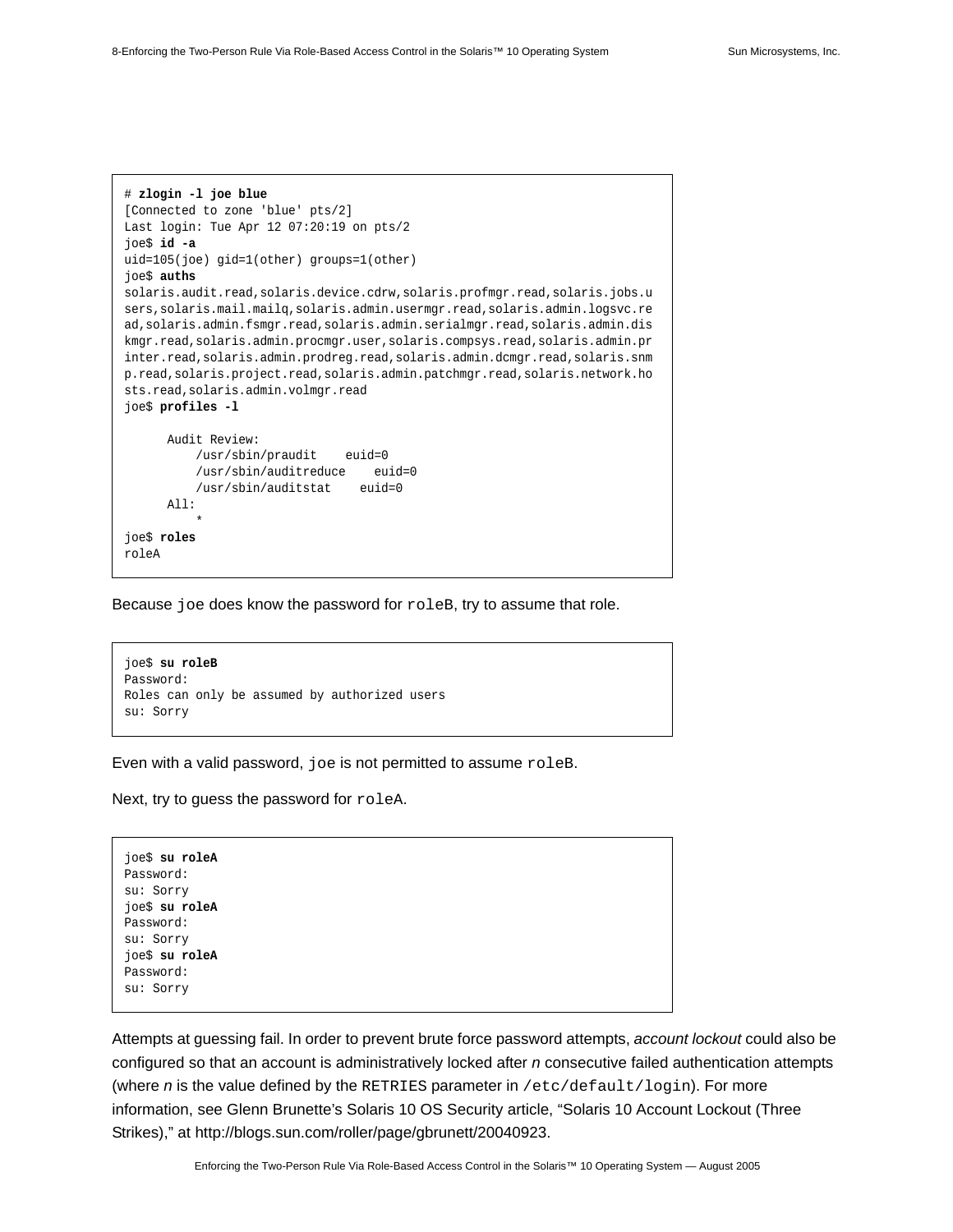#### <span id="page-11-0"></span>**Step 7: Verify User Actions in Audit Trails**

Finally, examine what user john would see in the audit trails after joe executed the above commands. Because john has been granted the Audit Review rights profile, he is able to look at the Solaris audit records. To further limit what john could see in the audit trail, a small wrapper script could be developed that called  $praudit(1M)$  and [auditreduce\(1M\)](http://docs.sun.com/app/docs/doc/816-1055/6m7gh31eh?l=ko&a=view) to filter out unwanted records.

Start with john logging into the blue zone.

```
# zlogin -l john blue
[Connected to zone 'blue' pts/2]
john$ id -a
uid=106(john) gid=1(other) groups=1(other)
john$ auths
solaris.audit.read,solaris.device.cdrw,solaris.profmgr.read,solaris.jobs.u
sers,solaris.mail.mailq,solaris.admin.usermgr.read,solaris.admin.logsvc.re
ad,solaris.admin.fsmgr.read,solaris.admin.serialmgr.read,solaris.admin.dis
kmgr.read,solaris.admin.procmgr.user,solaris.compsys.read,solaris.admin.pr
inter.read,solaris.admin.prodreg.read,solaris.admin.dcmgr.read,solaris.snm
p.read,solaris.project.read,solaris.admin.patchmgr.read,solaris.network.ho
sts.read,solaris.admin.volmgr.read
john$ profiles -l
      Audit Review:
          /usr/sbin/praudit euid=0
          /usr/sbin/auditreduce euid=0
          /usr/sbin/auditstat euid=0
      All:
 *
john$ roles
roleB
```
Next, john uses the [praudit](http://docs.sun.com/app/docs/doc/816-5166/6mbb1kqc0?a=view) and [auditreduce](http://docs.sun.com/app/docs/doc/816-1055/6m7gh31eh?l=ko&a=view) command[s](http://docs.sun.com/app/docs/doc/816-5166/6mbb1kqhg?a=view) to look at any attempts to su taken by joe.

```
john$ auditreduce -m AUE_su -r joe | praudit -s
file,2005-04-12 07:25:06.000 -04:00,
header,97,2,AUE_su,,10.8.31.9,2005-04-12 07:28:30.220 -04:00
subject,gmb,root,other,joe,other,1834,3097759606,12114 22 129.150.66.247
text,bad auth. for user roleB
return,failure,2
header,97,2,AUE_su,,10.8.31.9,2005-04-12 07:28:40.043 -04:00
subject,gmb,root,other,joe,other,1835,3097759606,12114 22 129.150.66.247
text,bad auth. for user roleA
return,failure,2
header,97,2,AUE_su,,10.8.31.9,2005-04-12 07:28:49.940 -04:00
subject,gmb,root,other,joe,other,1836,3097759606,12114 22 129.150.66.247
text,bad auth. for user roleA
return,failure,2
header,97,2,AUE_su,,10.8.31.9,2005-04-12 07:28:59.683 -04:00
subject,gmb,root,other,joe,other,1837,3097759606,12114 22 129.150.66.247
text,bad auth. for user roleA
return,failure,2
file,2005-04-12 07:28:59.000 -04:00,
```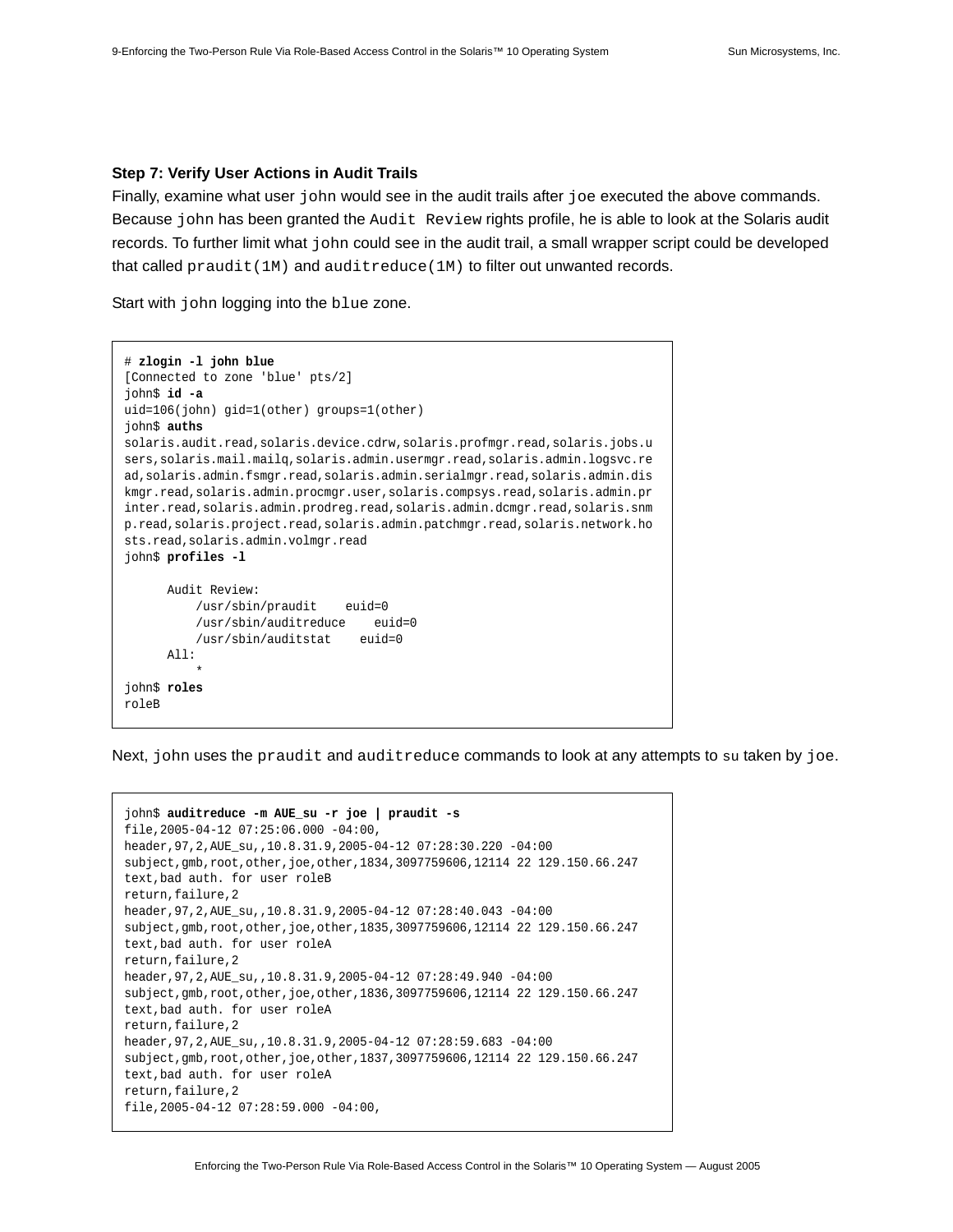This audit trail shows that user joe attempted to assume both roleA and roleB. In fact, joe attempted to assume roleB three times, with each attempt ending in failure.

For more information on the audit logs, their format, and options for configuring them, see [auditd\(1M\)](http://docs.sun.com/app/docs/doc/816-5166/6mbb1kpu0?a=view). For the purposes of this example, Solaris auditing was configured with the following policies:

```
# auditconfig -getpolicy
audit policies = argv,cnt,perzone
```
The users and roles defined in this example were audited as follows.

```
# cat /etc/security/audit_user
#
# Copyright (c) 1988 by Sun Microsystems, Inc.
#
# ident "@(#)audit_user.txt 1.6 00/07/17 SMI"
#
#
# User Level Audit User File
#
# File Format
#
# username:always:never
#
root:lo:no
joe:lo,ad,ex:
john:lo,ad,ex:
roleA:lo,ad,ex:
roleB:lo,ad,ex:
```
These settings effectively audited login and logout events, administrative actions, and command execution ([exec\(2\)](http://docs.sun.com/app/docs/doc/816-5167/6mbb2jafk?a=view) calls). Solaris auditing should be configured to comply with an organization's auditing requirements and policies. The configuration described in this article serves as just one example of the type of information that can be collected.

Note that joe cannot access the Cryto Management rights profile on his own. What would happen if joe attempted to simply perform a restricted cryptographic operation on his own?

```
joe$ cryptoadm stop
cryptoadm: failed to stop cryptographic framework daemon - Not owner.
```
As expected, in order to perform those restricted operations, joe needs john to help him assume roleA.

Working in concert, joe and john together can successfully assume roleA.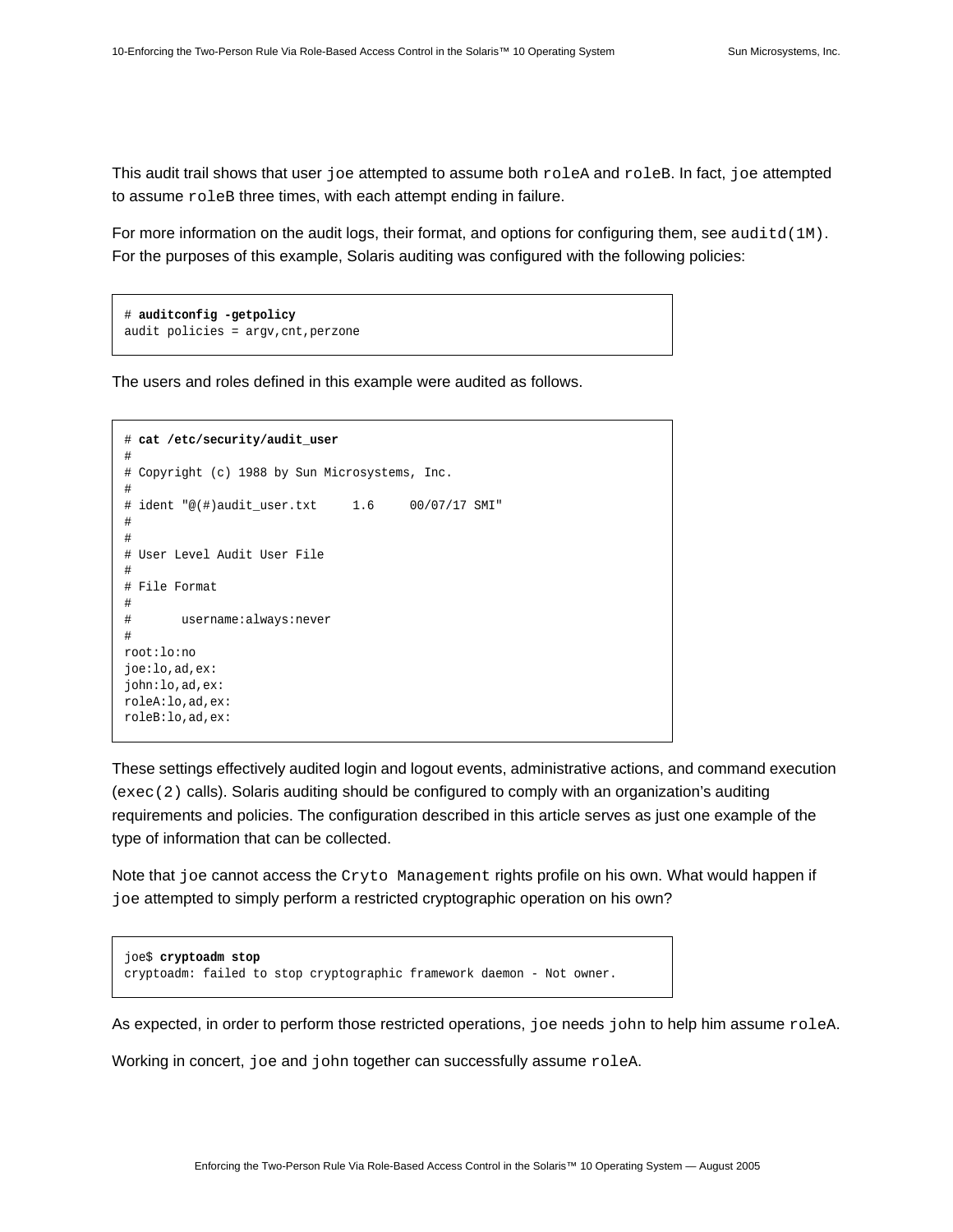```
joe$ su roleA
Password:
roleA$ id -a
uid=107(roleA) gid=1(other) groups=1(other)
roleA$ profiles -l
      Crypto Management:
         /usr/sbin/cryptoadm euid=0
         /usr/sfw/bin/CA.pl euid=0
          /usr/sfw/bin/openssl euid=0
      All:
 *
```
With these privileges, joe and john can perform such operations as starting and stopping the Solaris cryptographic framework.

```
roleA$ echo "foo" | digest -a md5
d3b07384d113edec49eaa6238ad5ff00
roleA$ cryptoadm stop
roleA$ echo "foo" | digest -a md5
digest: failed to initialize PKCS #11 framework: CKR_GENERAL_ERROR
roleA$ cryptoadm start
roleA$ echo "foo" | digest -a md5
d3b07384d113edec49eaa6238ad5ff00
```
#### <span id="page-13-0"></span>**Summary**

The two-person rule is enforced because neither joe nor john can perform any cryptographic management operations on the system without the knowledge and support of the other. Further, should either user attempt to access their assigned role, the other user can be alerted through the presence of a Solaris audit record that neither user can modify.

#### <span id="page-13-1"></span>**About the Author**

Glenn Brunette is a Sun Distinguished Engineer with nearly 15 years' experience in information security. Glenn works in the Client Solutions division as the Chief Security Architect for the Global Data Center Practice. In this role, Glenn is responsible for global security strategy, as well as for improving the quality and security of consulting solutions delivered to Sun's customers.

Glenn is the co-founder of the Sun Solaris Security Toolkit software and a frequent author and contributor to the Sun BluePrints program. Glenn works closely with teams across Sun on the development of security strategy, products, services, methodologies, best practices, training, certifications, and tools.

Externally, Glenn is currently the Vice-Chair of the Enterprise Grid Alliance Security Working Group and has served as Champion for the Common Configurations Working Group of the National Cyber Security Partnership's Technical Standards and Common Criteria Task Force. Glenn is also an active contributor to the Center for Internet Security's Unix Benchmark team.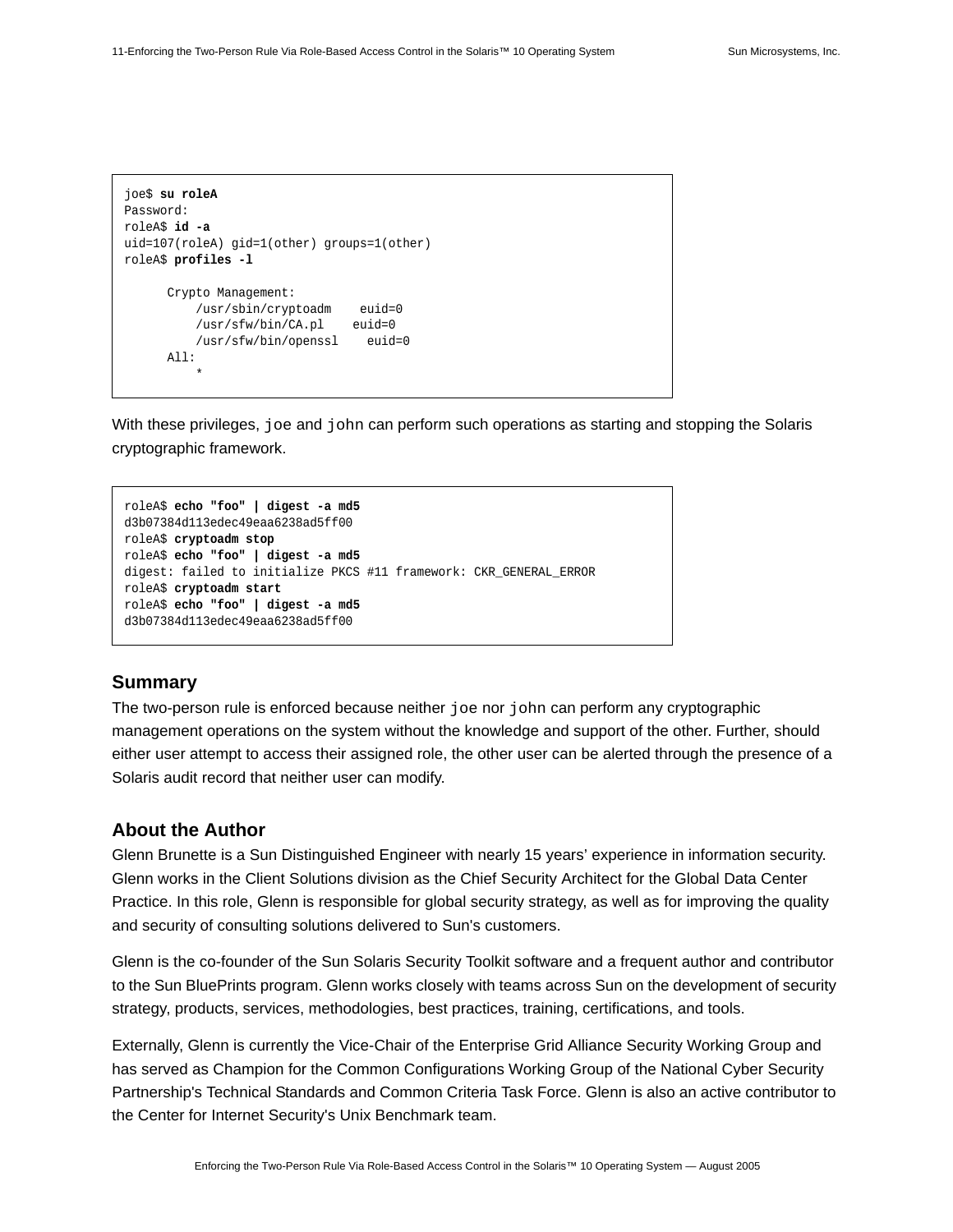Glenn is a Certified Information Systems Security Professional (CISSP) and has been trained in the National Security Agency's INFOSEC Assessment Methodology (IAM).

#### <span id="page-14-0"></span>**Acknowledgements**

The author would like to thank Collin Sampson and Scott Rotondo for their inspiration, technical feedback, and overall support in the development of this article.

#### <span id="page-14-1"></span>**References**

#### <span id="page-14-2"></span>**Publications**

- Sun Microsystems, Inc. "Roles, Rights Profiles, and Privileges." Solaris 10 Product Documentation. <http://docs.sun.com/app/docs/doc/816-4557/6maosrjfe?a=view>
- Sun Microsystems, Inc., "Solaris Auditing." Solaris 10 Product Documentation. <http://docs.sun.com/app/docs/doc/816-4557/6maosrjoj?a=view>
- Chalfant, Thomas M.,"Role Based Access Control and Secure Shell—A Closer Look At Two Solaris™ Operating Environment Security Features," Sun BluePrints OnLine, June 2003. <http://www.sun.com/blueprints/0603/817-3062.pdf>
- Osser, William and Noordergraaf, Alex, "Auditing in the Solaris™ 8 Operating Environment," Sun BluePrints OnLine, February 2001. [http://www.sun.com/blueprints/0201/audit\\_config.pdf](http://www.sun.com/blueprints/0201/audit_config.pdf)

#### <span id="page-14-3"></span>**Web Sites**

• Glenn Brunette's Solaris 10 OS Security Weblog <http://blogs.sun.com/gbrunett?catname=Solaris%2010%20Security>

#### <span id="page-14-4"></span>**Command Manual Pages**

- Sun Microsystems, Inc. "auditconfig(1M) Manual Page", Sun Solaris 10 OS Product Documentation <http://docs.sun.com/app/docs/doc/816-5166/6mbb1kptv?a=view>
- Sun Microsystems, Inc. "auditd(1M) Manual Page", Sun Solaris 10 OS Product Documentation <http://docs.sun.com/app/docs/doc/816-5166/6mbb1kpu0?a=view>
- Sun Microsystems, Inc. "auditreduce(1M) Manual Page", Sun Solaris 10 OS Product Documentation <http://docs.sun.com/app/docs/doc/816-1055/6m7gh31eh?l=ko&a=view>
- Sun Microsystems, Inc. "auths(1) Manual Page", Sun Solaris 10 OS Product Documentation <http://docs.sun.com/app/docs/doc/816-5165/6mbb0m9bq?a=view>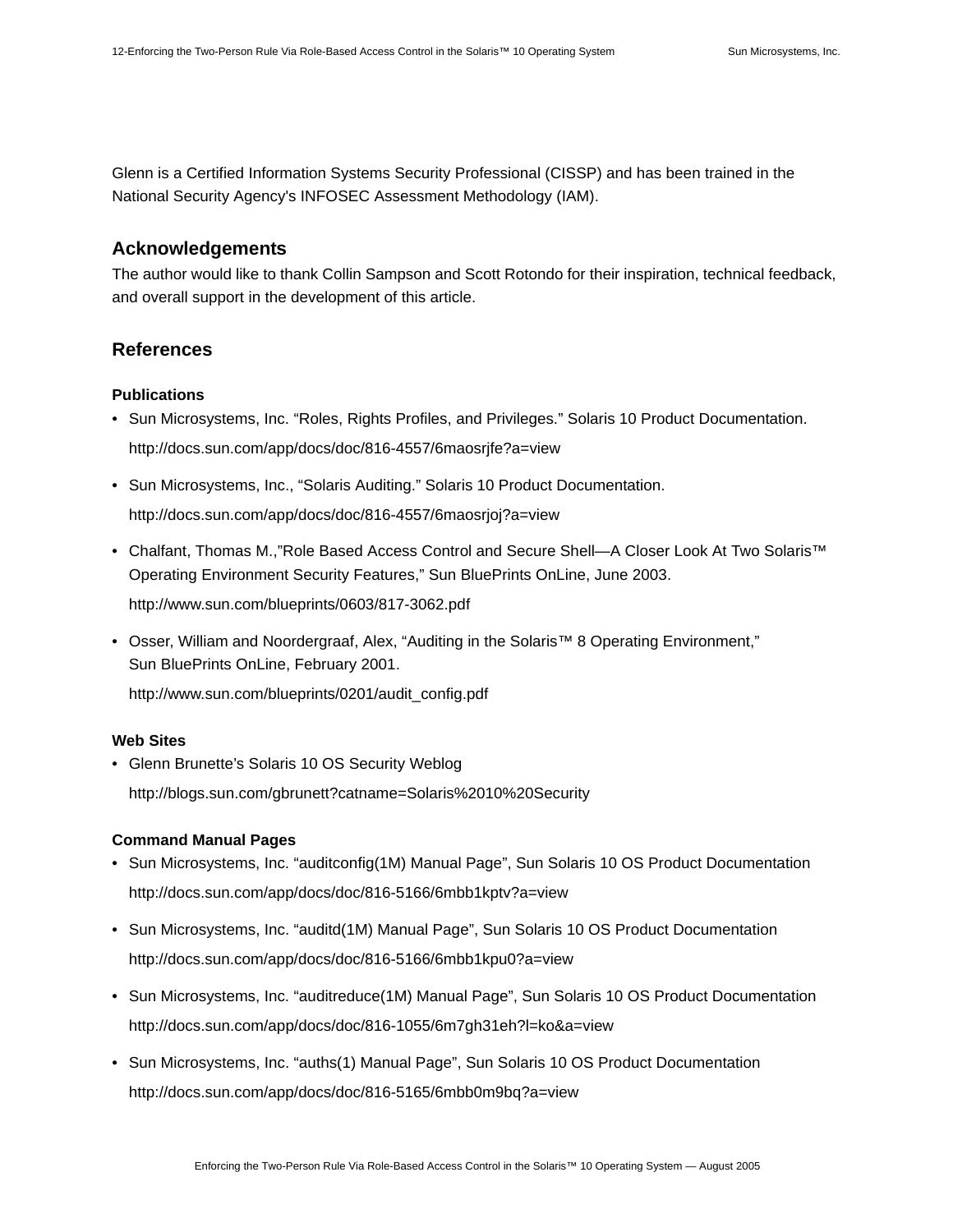- Sun Microsystems, Inc. "cryptoadm(1M) Manual Page", Sun Solaris 10 OS Product Documentation <http://docs.sun.com/app/docs/doc/816-5166/6mbb1kpvn?a=view>
- Sun Microsystems, Inc. "exec(2) Manual Page", Sun Solaris 10 OS Product Documentation <http://docs.sun.com/app/docs/doc/816-5167/6mbb2jafk?a=view>
- Sun Microsystems, Inc. "getent(1M) Manual Page", Sun Solaris 10 OS Product Documentation <http://docs.sun.com/app/docs/doc/816-0211/6m6nc66rj?a=view>
- Sun Microsystems, Inc. "id(1M) Manual Page", Sun Solaris 10 OS Product Documentation <http://docs.sun.com/app/docs/doc/816-0211/6m6nc66s5?a=view>
- Sun Microsystems, Inc. "passwd(1) Manual Page", Sun Solaris 10 OS Product Documentation <http://docs.sun.com/app/docs/doc/816-0210/6m6nb7mgn?a=view>
- Sun Microsystems, Inc. "praudit(1M) Manual Page", Sun Solaris 10 OS Product Documentation <http://docs.sun.com/app/docs/doc/816-5166/6mbb1kqc0?a=view>
- Sun Microsystems, Inc. "pfexec(1) Manual Page", Sun Solaris 10 OS Product Documentation <http://docs.sun.com/app/docs/doc/816-5165/6mbb0m9o5?a=view>
- Sun Microsystems, Inc. "profiles(1) Manual Page", Sun Solaris 10 OS Product Documentation <http://docs.sun.com/app/docs/doc/816-0210/6m6nb7mi9?a=view>
- Sun Microsystems, Inc. "roleadd(1M) Manual Page", Sun Solaris 10 OS Product Documentation <http://docs.sun.com/app/docs/doc/816-0211/6m6nc6754?a=view>
- Sun Microsystems, Inc. "rolemod(1M) Manual Page", Sun Solaris 10 OS Product Documentation <http://docs.sun.com/app/docs/doc/816-5166/6mbb1kqdn?a=view>
- Sun Microsystems, Inc. "roles(1) Manual Page", Sun Solaris 10 OS Product Documentation <http://docs.sun.com/app/docs/doc/816-0210/6m6nb7mjn?a=view>
- Sun Microsystems, Inc. "smc(1M) Manual Page", Sun Solaris 10 OS Product Documentation <http://docs.sun.com/app/docs/doc/816-5166/6mbb1kqfk?a=view>
- Sun Microsystems, Inc. "su(1M) Manual Page", Sun Solaris 10 OS Product Documentation <http://docs.sun.com/app/docs/doc/816-5166/6mbb1kqhg?a=view>
- Sun Microsystems, Inc. "usermod(1M) Manual Page", Sun Solaris 10 OS Product Documentation <http://docs.sun.com/app/docs/doc/816-5166/6mbb1kqjj?a=view>
- Sun Microsystems, Inc. "zlogin(1) Manual Page", Sun Solaris 10 OS Product Documentation <http://docs.sun.com/app/docs/doc/816-5165/6mbb0ma1v?a=view>